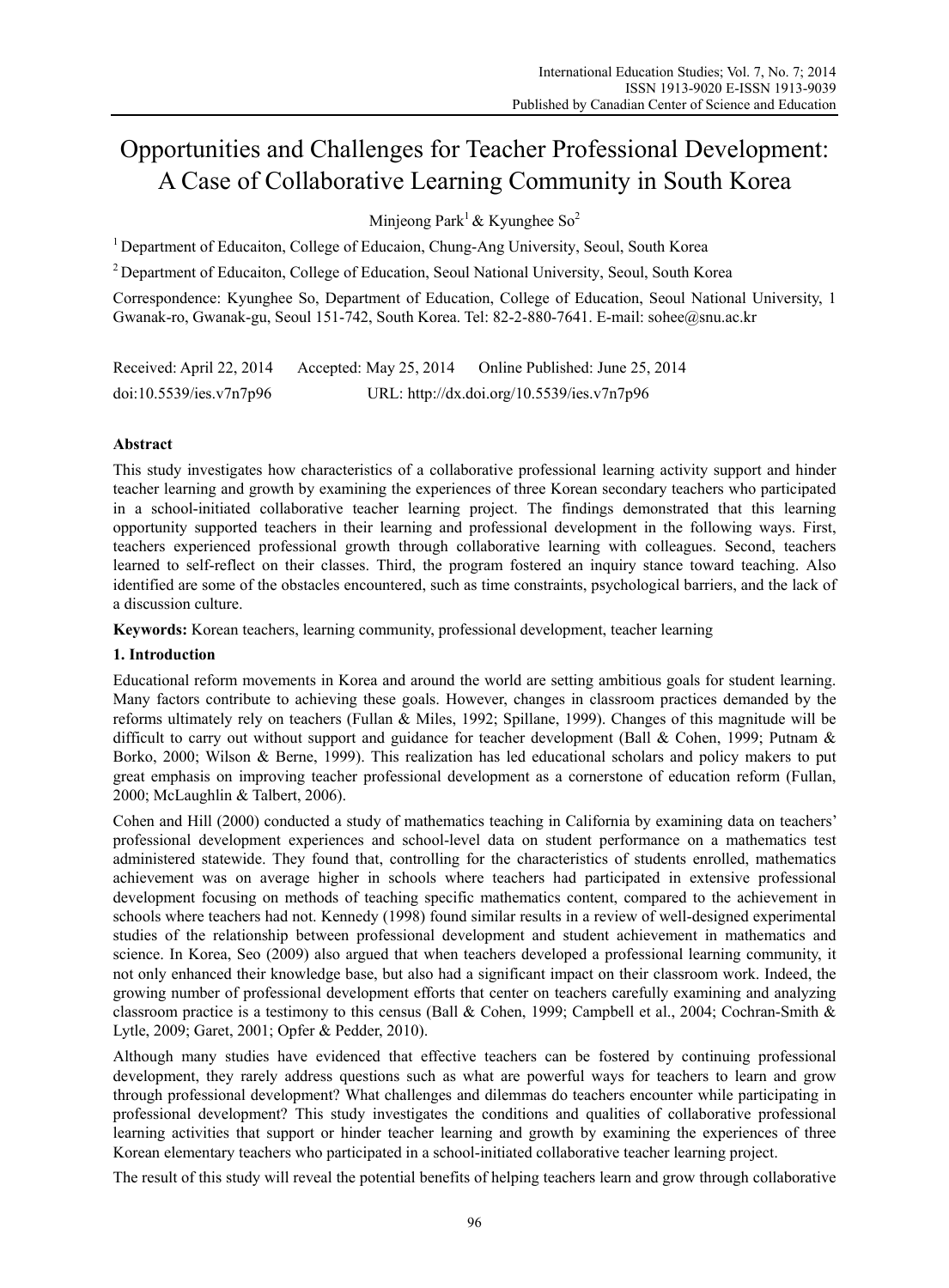teacher learning, and also flesh out some challenges to professional development. This study also will support researchers and educators in understanding how to develop and enact teacher collaborative learning activities as an alternative to short-term, top-down, generic, or formulaic approaches.

# **2. An Examination of the Research-Base for Teacher Professional Development**

Traditional teacher professional development is based on a hierarchical model of expertise and a transmission model of teaching; that is, one goes to experts and "receives" professional knowledge from them. Professional development in this traditional paradigm involves knowledge that is well organized, prepared, and presented to the learner. Many teacher professional development programs have operated on exactly this model. Teachers come to workshops, attend classes, or go online in order to obtain expert knowledge. It is assumed that armed with this knowledge, teachers can then change the way they teach.

However, knowledge is not an object to be put in a drawer and pulled out in necessary situations (Fahey & Prusak, 1998). Knowledge is "in constant flux and change. It is central to day-to-day doing and being. Individuals create it and it is largely self-generating" (p. 266). Put succinctly, knowledge is effective action in situations (Brown & Duguid, 1998). This understanding of knowledge suggests that an important part of professional development is the ability for participants to better connect with their community and jointly construct knowledge while exploring and reflecting on their practice.

In response to this perspective, current thinking and theories highlight contextual-based and socio-constructivist understandings of teacher professional development that focus on the social nature of practice and knowledge construction, and they support the notion of situating teacher learning in classroom practice. The benefits of contextual learning for both teacher education and professional development have been widely theorized (Ball & Cohen, 1999; Hiebert et al., 2002; Kazemi & Hubbard, 2008; Wilson, 2013). By examining this area of research, we identified three attributes of initiatives to develop and nurture professional development for teacher learning and growth.

# *2.1 Collaborative Learning beyond Individual Learning*

At the heart of the process of teacher learning is the notion of community. The focus is not just on an individual teacher's learning but on collective and collaborative learning within a community context. Collaboration, particularly within a community of practice (Wenger, 1998), has been promoted as a key factor for both creating and sustaining conditions for teachers' learning (Cochran-Smith & Lytle, 2009; Erickson et al., 2005). Collaboration is rooted in a social theory of learning within a "community of practice" which is a group of people who share a concern for or an interest in something they do and, through regular interaction, learn how to do it better (Wenger, 1998). As early as 1938, Dewey examined how teachers' knowledge, beliefs, and practices are shaped through engagement with communities of practice. Similarly, Lave and Wenger (1998) showed how learning takes place through the lived experience of social participation. Wenger (1998) describes communities of practice as a theory of situated experience that "mostly address[es] the interactive relations of people with their environments" (p. 13).

According to these perspectives, collaboration among individual community members allows them to view one another as part of a collective whole working toward the joint goals of the community and its members. As such, a community is an interdependent system defined by the collaborative efforts of its members (Wenger, 1998). Collaborative learning is evident through collective knowledge creation whereby the participants of a learning community interact, engage in serious dialogue, and deliberate about knowledge, interpreting it communally and then distributing it among them.

Recently, teacher educators have been looking toward the design of communities of practice as environments to support professional learning (Hord, 1997). The assumption is that effective teachers can be fostered by grounding professional development in collaborative learning communities that highlight teachers' mutual engagement in action, make them feel valued, and encourage them to talk about their different experiences and understandings. This process engages teachers in joint review and feedback while encouraging them to work together to consider, explore, and reflect on issues and approaches related to shared issues and questions.

## *2.2 Inquiry-Oriented Learning*

Recent research on teacher learning has emphasized the creation of inquiry communities as central to meaningful professional development and pre-service education. Wilson and Berne (1999) criticized traditional workshop-style teacher learning for relying on ''outside experts'' and ''boring, pre-packaged information,'' resulting in experiences where ''teachers learn little (or at least little of worth)" (p. 174). In contrast, they described situations of more meaningful teacher learning where teachers had opportunities to work in inquiry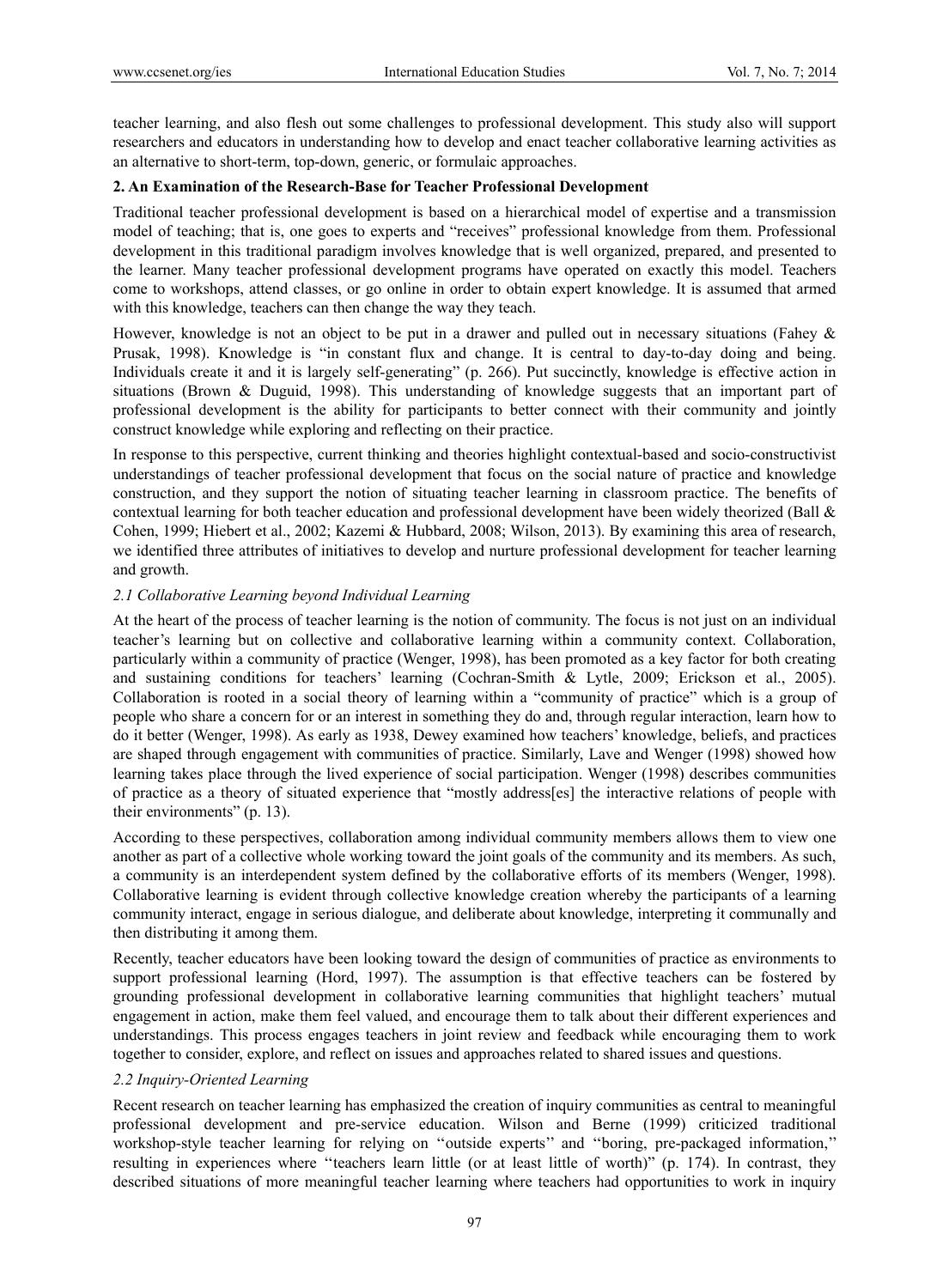communities. These approaches have pointed out that professional development is sustained and nurtured when teachers engage in cycles of inquiry that involve action and reflection (Butler & Schnellert, 2008; Cochran-Smith & Lytle, 2009).

A key concept related to teachers' inquiry learning concerns how teachers' iterative cycles of inquiry involve self- and co-regulation of practice and learning (Butler & Schnellert, 2008; Hobson, 2001). This process entails teachers having a voice in determining and developing learning opportunities and activities, constructing and enacting inquiries and action plans, and monitoring their actions. In this manner, Cochran-Smith and Lytle (2009) have noted that "practitioner inquiry" leads teachers to reflect on and refine their practices. They posit that "a unique feature of the questions that prompt practitioners' inquiry is that they emanate from neither theory nor practice alone but from critical reflection on the intersections of the two" (p. 42).

In particular, teacher's inquiry learning includes "reflective dialogue" (Louis et al., 1995) involving the application of new knowledge in a sustained manner; examination of practice through mutual observation and case analysis (Newmann & Wehlage, 1995); conversion of tacit knowledge into shared knowledge through interaction (Fullan, 2001); and the application of new ideas to problem solving and solutions addressing students' needs (Hord, 1997). A focus on inquiry can support teachers to consider and explore multiple pedagogical methods, and to view problems from many perspectives. On this point, Cochran-Smith and Lytle (1999) speak of "teacher research as an agency for classroom and school change" (p. 18). The premise of their position is that when teachers engage in inquiry and generate local knowledge through their classroom-based inquiries, they become empowered to address larger educational issues and problems encountered in their own practice.

## *2.3 Practice-Based Learning*

Professional development, though well intentioned, is often perceived by teachers as fragmented, disconnected, and irrelevant to the real problems in the classroom. Most teachers are dissatisfied with professional learning opportunities because of the discrepancy between the learning content and their experience dealing with real problems in the classroom. Recent teacher education has emphasized learning opportunities that focus on the real world of the classroom and are integrated into teachers' everyday work (Cohen & Hill, 2000; Mitchell, 2000; Timperley et al., 2007). Attention to the practical problems teachers have encountered plays a crucial role in this current climate of teacher professional development.

Challenging traditional conceptions of researcher-as-theory-creator and teacher-as-theory-applier, many researchers have described teachers as knowledge-makers who tailor their practice using wisdom derived from the situation at hand (Cochran-Smith & Lytle, 1993). Schon (1983) argues that teachers' practice-based learning does not involve the "use of techniques derived from applied research" (p. 41). Teachers theorize their own work and construct the meaning of their activity, while exploring various aspects of their professional context in relation to their practice and theory. Many studies report that the use of records of practice, such as samples of student work and videotapes of lessons, in the context of teacher professional development is successful in fostering teacher learning and improved student achievement (Borko, 2004).

Regardless of these studies, many teachers do not purposefully or even consciously reflect on how their behavior relates to the complex situations in which they act (Campbell et al., 2004). The complex, situated demands of classrooms and schools do not afford teachers many opportunities to purposefully pause and reflect on what they are doing and noticing. This reality urges us to build teacher professional development programs focused on practice-based learning where teachers' understandings and practices are developed through reflective attention to how context is related to one's actions (Dewey, 1938; Lave & Wenger, 1991; Schon, 1983).

# **3. Methodology**

## *3.1 Context of This Study*

For many years, Korean teachers have pursued individual learning opportunities for professional development by signing up for partial-day or day-long workshops, participating in school-based seminars, and joining professional organizations. Those learning activities are often a mélange of abstract ideas with little attention paid to ongoing support for continuous learning and evolving practices. Thus, professional development programs, though well intentioned, have often been perceived by Korean teachers as fragmented, disconnected, and irrelevant to the real problems of classroom practice (Cho, 1999; Kim, 2007). Few Korean teachers are satisfied with the quality and quantity of professional development opportunities available at their school because they are given a "one size fits all" set of professional development workshops that ignore variation in how they teach and their students learn.

Recently, there has been a burgeoning area of research encouraging us to move in a different direction with a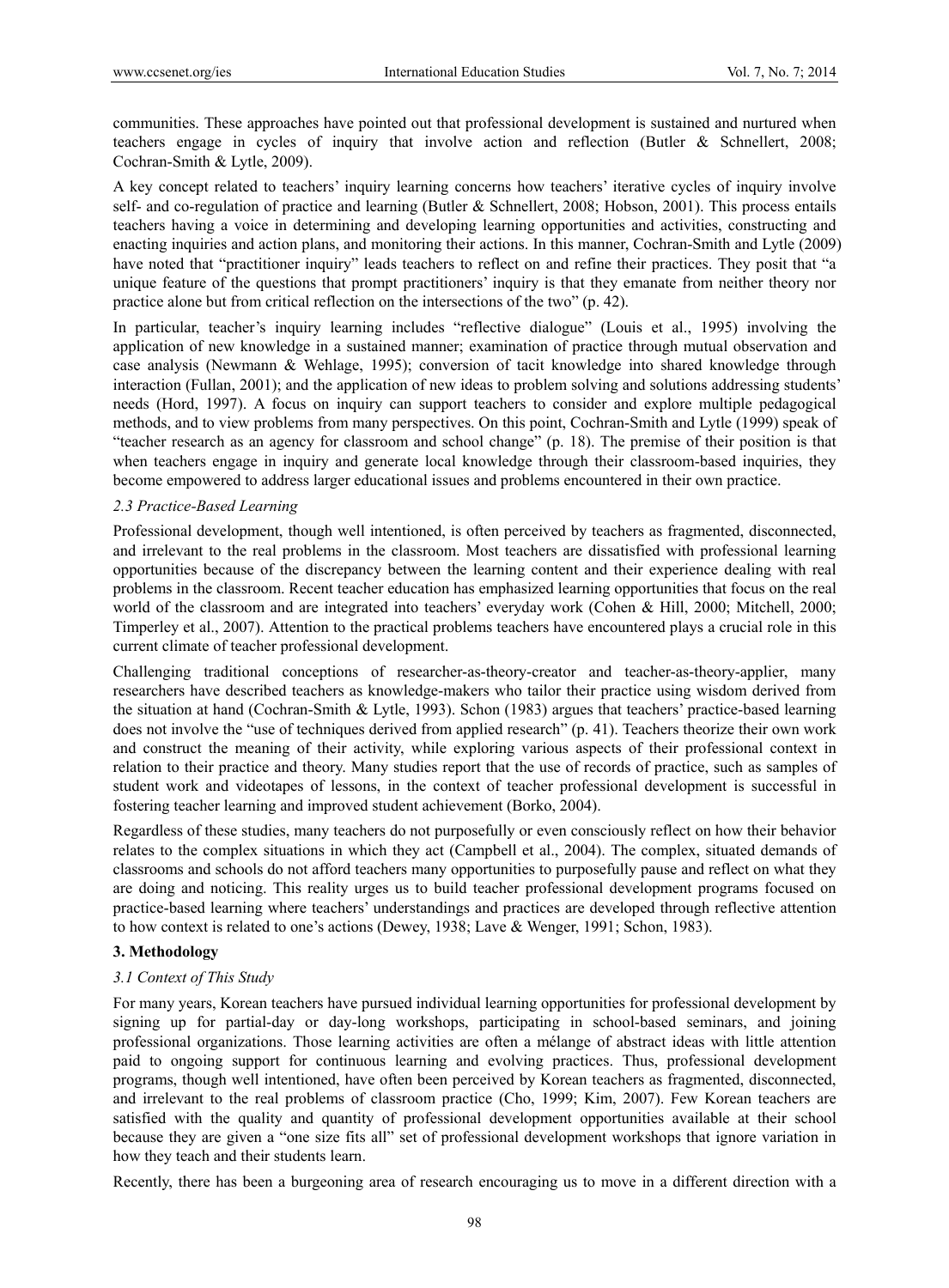deeper understanding of the kinds of conditions needed to improve teachers' practice (So, 2013; Seo, 2009). This area of research is consistent with school-based activities for teacher professional development. Teacher professional development programs in schools have become a central approach for school-wide efforts to improve the teaching profession in Korea. This school-based professional development program is generally conducted in the context of an activity called *sooupyeonguhoe* in Korea. The term *sooupyeonguhoe* literally means "in school training" and refers to an in-service training program administered by the school that brings together teachers in the same school to work on teaching improvement.

The site where this study took place had initiated a professional development program for teachers that emphasized a collaborative learning community and teacher learning through classroom experience. The teachers in this learning community made regular visits to one another's classrooms and participated in group discussions for feedback and assistance. One teacher in this collaborative learning community produced a lesson plan and made aspects of his/her practice open to peer review while other teachers observed and took notes. Immediately following the lesson, the teachers met to share feedback on teaching practices and pedagogical strategies. They engaged in detailed discussions about lesson features and instructional strategies (such as verbal and nonverbal behaviors, questioning techniques, student responses, and how the lesson flows). The group met every another week for two hours after the school day during the semester. A total of six group meetings were held. During the group meetings, teachers determined the issues and topics themselves instead of only discussing a pre-determined topic. In doing so, they made their tactic knowledge more explicit and reflected on their assumptions and beliefs about their teaching practice.

## *3.2 Data Collection*

The participants in this study consisted of three secondary teachers: Lee, Cheon, and Jeong. They had engaged in this collaborative learning opportunity together for one semester. The participant teachers were selected on the basis of availability and willingness to participate. Lee is a 30 year old woman with two years of high school and a specialty in music. Joeng is a 34 year old woman with two years of high school and a specialty in math. Cheon is a 29 year old woman with four years of high school and a specialty in math. The interviews were semi-structured, guided by a set of questions and issues to be explored but mainly led by the participant teachers' responses and their understandings of this learning process (Merriam, 1998) (Note 1). We attempted to minimize our control over the course of the interview and enabled the participant teachers to speak about the topics they wanted; this gave us the flexibility to adjust to the particularities and idiosyncrasies of individual teachers' stories.

Another important source of data was the reflections teachers generated. This involved reflective writing in response to open-ended prompts about their collaborative activities and learning through this learning opportunity. This activity was designed to understand how they questioned and changed as this learning process progressed. We asked the three participant teachers to describe their experiences and feelings while participating in this learning group, how they grew as teachers through this activity, and any obstacles or dilemmas they had encountered while participating.

Along with the interview and journal writing, we conducted observations of the lessons and post-lesson discussions, which provided important contextual data. We participated in six research lessons and post-lesson discussions to observe how the teachers participated and interacted, and we took field notes.

## *3.3 Data Analysis and Validation*

Data analysis was conducted by an iterative process of reading interview transcripts, reflective journal entries, and field notes (Bogdan & Biklen, 2003). While reading, we took notes outlining our ideas about how to analyze the data and found possible themes to address. Previously, we had written open codes identifying major themes and explored these themes in analytic memos. In this process, the condensed meaning units were abstracted and labeled with a code. These themes along with the research questions formed the basis of the coding scheme. In particular, because this study was concerned with the benefits and challenges of collaborative learning opportunities in relation to teacher learning and growth, we examined each data point in relation to these themes.

For validity and reliability, we employed triangulation (i.e. convergence across data sources), member check, apparent coherence of the interpretation, and consensus among researchers. We collected data through various sources (participant observation, interview, and journal writing) and compared data from different sources. Member-checks involve allowing the participant teachers to review the data that has been collected. Each participant teacher in this study was afforded opportunities to read, correct, and make comments on the transcripts of the interviews and the themes found in this study (Lincoln & Guba, 1985). Additionally, we discussed the interpretations of the data and the findings with our colleagues who knew a great deal about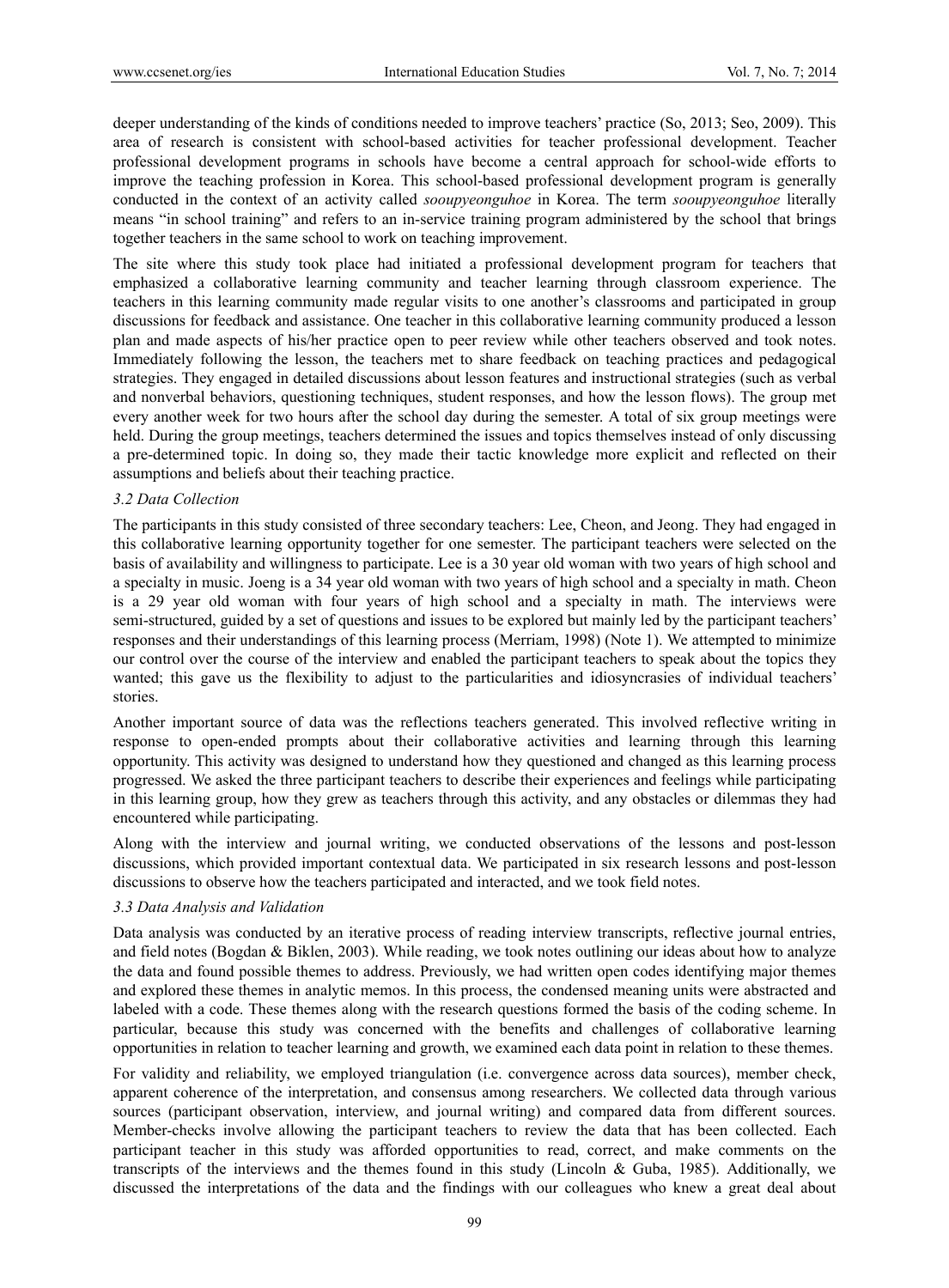teacher learning and development. Such discussion served the purpose of "peer-debriefing", what Lincoln and Guba (1985) described as "exposing oneself to a disinterested professional peer to keep the inquirer honest" (p. 308). Also, a set of literature and theoretical frameworks cited herein guided our analysis. We crosschecked codes of all raw data and interpretations (Miles & Huberman, 1994) to strengthen our analysis and integrate alternative interpretations. Along with comparisons to relevant literature, we also crosschecked discussions and participants' feedback in interview transcripts to support the reliability of our interpretations.

## **4. Results**

## *4.1 Opportunities for Teacher Professional Development*

# 4.1.1 Growing up through Collaborative Learning with Colleagues

As mentioned in the theoretical background discussion, collaboration has been identified as one of the most important features that foster professional development and teacher learning. Many studies have found that most school work cultures are characterized by individualism and isolation among teachers, which can lead to feelings of insecurity and a lack of desire to share ideas (Cowley & Meehan, 2001). Similarly, Korean teachers work in isolation and rarely have a chance to observe other teachers' classes or talk about their teaching practice with colleagues (Kim, 2003; Seo, 2009). Although individual teachers may reflect on and try to improve their practice, they are left to work out problems, difficulties, and dilemmas encountered in the classroom on their own with little collaboration among peer teachers.

The participant teachers in this study, however, reported that this learning opportunity encouraged them to open up their classroom for observation and have candid discussion with peers, even though working in independent isolation was most often the norm for them. Their classrooms became less private than other teachers and outside experts observed and discussed their practice with them. The participant teachers emphasized that conversations with colleagues afforded them an opportunity to gain the insights of others about the practical problems of putting ideas into actual practice. Moreover, a valuable aspect of this learning experience was that during the process different views of teaching and learning were raised, and thus the participant teachers had the opportunity to practice critical self-reflection and hear different points of view, rather than hear only from colleagues who shared similar ideas. They valued this collaborative learning project because it provided exposure to diverse viewpoints.

For example, Lee reported that she obtained feedback on her own teaching and learned new ideas by watching how her colleagues taught. In many ways, the experienced teachers helped novice teachers like her with teaching strategies and ways of dealing with practical problems they were struggling with in day-to-day practice. Echoing Lee, Jeong also advocated for the importance of collaboration in teacher learning.

*If I was not provided with this learning opportunity, as a beginning teacher, I would have merely copied the way that my previous teachers taught me. Sometimes I was not sure whether I was teaching properly; however, I had no place to get help. When I felt students misunderstood me, I really wanted to see how other teachers taught. … This learning community offered me the opportunity to observe my peers and learn how they managed the class and how they do their teaching. In the post-lesson group meeting, we discussed the weaknesses and strengths of the observed lesson as well as the content and why such teaching strategies and teaching aids were used. It helps me grow a lot. This experience is likely to lead to improvements.* 

It is clear from the interviews that learning through and with colleagues is a key component to teacher learning and growth.

The growth and development that emerged from this learning process seemed to be mediated by what Hourcade and Bauwens (2002) call "collaborative reflecting." The participants reported engaging in co-reflecting that involved problem-solving where they identified challenges and brainstormed ways to adapt their practice. Several studies have demonstrated how teachers' knowledge can be developed through reflection on practice-based problems together with peer teachers, developing possible actions, and trying out and reflecting on these actions (Butler & Schnellert, 2008; Horn & Little, 2010; Mitchell, 2000; Snow-Gerono, 2005). While engaging in co-reflection, the teachers began to participate consciously and creatively in their own growth and development. The following interview excerpts from Lee demonstrated how collaborative reflection supported her.

*Talking about teaching practices with peer teachers triggered me to think about what counts as good teaching and why. After observing peer teachers' lessons, we had post-lesson group meetings and reflected together on the object of learning, critical features, questions, activities, and approaches used in the lesson.*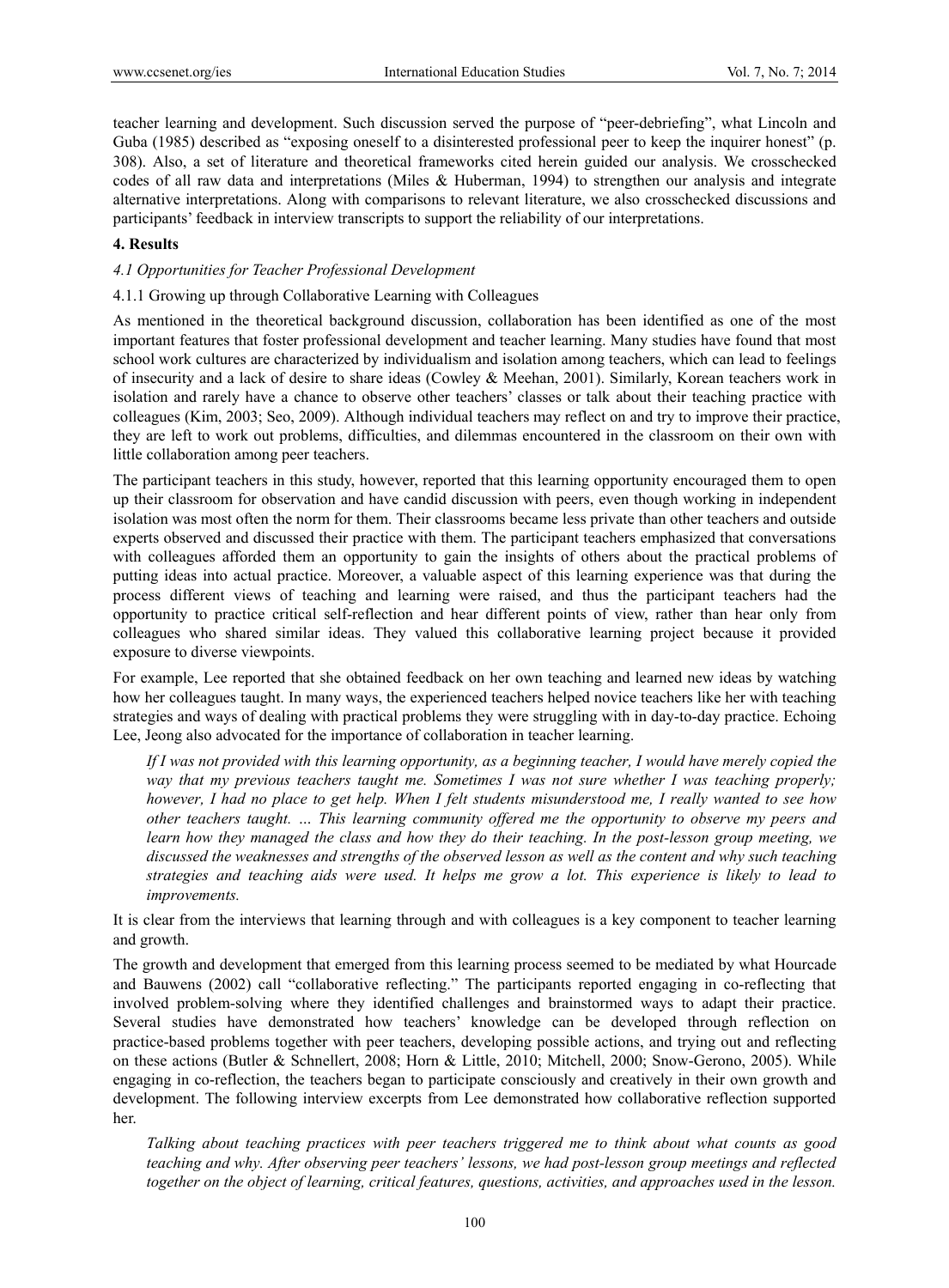*Through this process, we began to make explicit teachers' tacit knowledge, decide on the next pedagogical moves, and, in some cases, step back to make theory-practice connections. This reflective process motivated me to learn about new teaching strategies, reflect on my teaching practice, and revise it.* 

Jeong and Cheon also stated that this learning opportunity enabled them to collaboratively study each other's teaching and participate in reflective conversations about the process of teaching and learning. For example, Cheon reported that having discussions with peer teachers about the teaching practice helped her think about what teaching strategies were working. Jeong also mentioned that she was able to think about teaching from different angles through communal dialogue and co-reflection with her peer teachers.

Their collaborative reflection work can be characterized as engagement in inquiry-based learning where they are nurtured as teachers while also collaboratively thinking about specific questions and issues with peers. Accordingly, this learning community invited the participant teachers to become inquirers and collaborators who were constantly striving to make sense of and reflect upon teaching practices and students' learning, not in isolation but rather with other teachers.

#### 4.1.2 Self-Reflecting on Each Own Teaching

Related to learning by collaborative reflection discussed above, we also found that this learning community encouraged the participants to become more reflective on their own teaching practice as well as other teachers' performances. As the teachers observed their peers' classrooms and participated in post-lesson discussions, they also engaged in thinking about their own teaching practice. The following is an example of how Lee reflected on some of her lesson features, instructional strategies, and ultimately, on herself as a teacher.

*I have learned the mistakes I made in my teaching while watching other teachers' lessons. I was struggling with how to manage individual and small group work in my class. I was genuinely seeking advice on engaging students in group tasks and managing their work process. I was not good at organizing groups and managing what each student accomplishes while doing group work. Watching how other teachers intervene and mediate in students' interactions, I came to realize the problem with my teaching. Other teachers become a mirror enabling me to evaluate my own work and reflect on my teaching practice. By participating in this leaning community, I could reflect on my methods of group work, teacher's intervention, tasks, class management, student motivation and participation, caring, and so on.* 

Similarly, Jeong made a positive comment by saying that examining her own teaching encouraged her to be thoughtful about her teaching in a way that is energizing.

*Watching my videotaped lesson was a trigger for me to reflect on the strengths and weaknesses in my teaching. I thought that students did not listen to me, which resulted into students' poor academic performance. I have often blamed students for their low-achieving scores. However, after examining my videotaped class, I realized that I did not listen to students and I was insensitive to what my students wanted to do. I was a bad listener. I just listened to what I wanted to hear from the students. . . . I was so nervous and impatient that I failed to acknowledge how my students learned and followed me. Although other teachers didn't perceive what was wrong with my class, I became more aware of it. There were a lot of problems that I hadn't recognized until that point. Moreover, the comments from other teachers helped me see things about my teaching that might otherwise have escaped.* 

Jeong's comment demonstrated that she was able to confirm, modify, or stimulate new levels of understanding about her own teaching. Performing self-analysis of her own teaching helped her break out of ineffective habits that were not in her students' best interests. Her experience resonates with research findings that reflective teachers can make connections among seemingly isolated classroom phenomena and start to take responsibility for teaching problems rather than blaming students for not learning or not being motivated to learn (Valli, 1997).

The teachers' self-reflection via this learning community goes beyond "technical reflection" (Valli, 1997) on general teaching behaviors like time-on-task, the speed of talking, gesture, and homework. Their self-reflection extended to a whole range of teaching concerns, including students, the curriculum, instructional strategies, and the rules and organization of the classroom. This learning community did not give the teachers explicit rules to follow. Rather, it helped them look back on all the important events that occurred in their classrooms and help them think carefully about these events by reading case studies of other teachers' experiences as well as their own experiences.

Research has found that teacher learning hinges on enhancing teachers' understandings of their own assumptions, reasoning, and decisions as well as their own inventions of new knowledge to fit unique and shifting classroom situations (Ball & Cohen, 1999; Baumfield & Butterworth, 2005). This view of teacher learning stems from the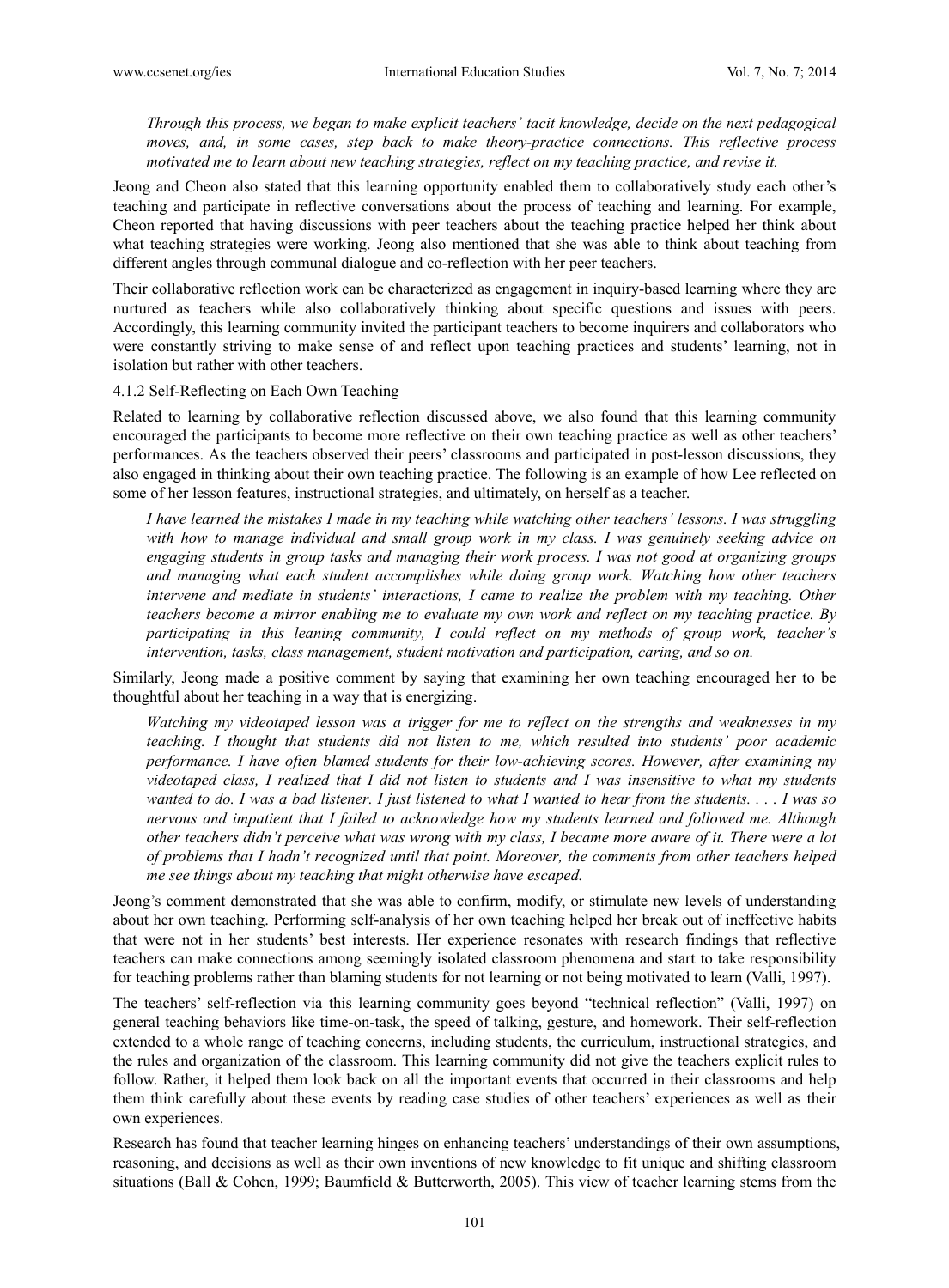idea that knowledge comes from reflection and inquiry vis-à-vis each person's own practice. It implies that teachers learn to teach better by learning to construct and articulate their understandings of what is already "known". Dewey asserts that teachers already have all of the information they need, and thus should instead learn to reexamine or, in his word, "RE-search" their own experiences. Similarly, this study showed how the participant teachers have grown after engaging in "RE-search," namely, reflecting on what they have done in a different way.

## 4.1.3 Fostering an Inquiry Stance toward Teaching

By examining teachers' experiences participating in this learning opportunity, we have found that the teachers were consistently enacting an inquiry stance. We bring the concept of an inquiry stance to bear on understandings about how this leaning community expands teachers' ideas of what teaching can be. When Cochran-Smith and Lytle (1999) first introduced the notion of "inquiry as stance," they used stance to "capture the ways we stand, the ways we see, and the lenses we see through" (p. 288). Whereas traditional notions of inquiry focus on time-bounded, formal activities, inquiry as stance emphasizes habitual, ongoing awareness, that is, a disposition, mode of living, or state of being (DeStigter, 2004; Fecho, Price, & Read, 2004).

Conceptualizing inquiry as a type of stance acknowledges the inextricable relationship between knowledge and practice. At its essence, an inquiry stance is a mode in which "teaching and thus teacher learning are centrally about forming and reforming frameworks for understanding practice" (Cochran-Smith & Lytle, 1999, p. 290).

The participant teachers indicated that while participating in this learning opportunity, they were able to make sense of their teaching by deliberately and actively examining their practices, and eventually arrive at new ways of understanding oneself as a teacher. In Korea, teachers frequently comment on the nature of the in-service programs they are asked to attend. Many of them feel that they are instructed on theory, which ultimately gives them an inert knowledge. In contrast, the participant teachers demonstrated that this learning opportunity encouraged them to transform their perspectives and frameworks for understanding teaching in ways that extended beyond simply acquiring teaching strategies and practice-related techniques. Lee and Cheon argued that this collaborative learning opportunity enabled them to embody an inquiry stance towards teaching that went beyond traditional teacher professional development programs that focused on transmitting teaching techniques and procedures. For Lee, the stance was a journey that involved understanding who she has become as a good teacher and how this has impacted her teaching ideology.

*My perspective on good teaching has been transformed after observing peer teachers' lessons and talking with peers. My initial assumption about good teaching was that the teacher lectured and students took notes. However, after observing the class using cooperative learning, my perspective has changed. The teacher introduced and explained the topic for about 15 minutes. Students then discussed the given topic in a small group and presented what they had discussed at the end of the class. The increased students' voices while talking with each other made the classroom noisy and chaotic. In the post-lesson group meeting, one of the teachers criticized the class for being noisy and messy. However, I didn't agree with him. While participating in discussion, students shared and discussed ideas with each other, which is a valuable learning opportunity. I think it was a natural class. When the teacher controlled students well, the class was quiet and students seemed to listen to the teacher. It is not always good teaching when students are quiet and listen to the teacher. I think that good teaching happens in a learning environment where students authentically learn. Even though I'm still not sure what good teaching is, it was great to have the opportunity to think over what it could be. I'm constantly thinking and reflecting on my practice.* 

This inquiry stance towards teaching involves teachers' moving to a new position in which they are comfortable with the continual posing of questions about their teaching. Teachers embracing an inquiry stance view these questions as opportunities to learn, and they tolerate the ambiguity of temporarily not knowing the answer. In this sense, teachers' inquiry stances towards teaching include a mindset of continuous growth and improvement (Zuidema, 2012).

Likewise, Cheon transformed her framework for teaching and learning. She had followed the typical pattern of classroom discourse with a pattern of teacher question, student response, and teacher evaluation of the response. This pattern fluctuates between lectures or presentations by the teacher and seat work, in which students work individually on study activities, often in workbooks or worksheets. After watching a discussion-based class, she realized that this type of instruction placed a premium on the transmission of information, providing very little room for the exploration of ideas, which is necessary for the development of deeper understandings. Cheon remarked that she wanted to improve her teaching practice by providing authentic learning experiences. This comment demonstrated that her inquiry stance towards teaching provided a powerful persona for her identity as a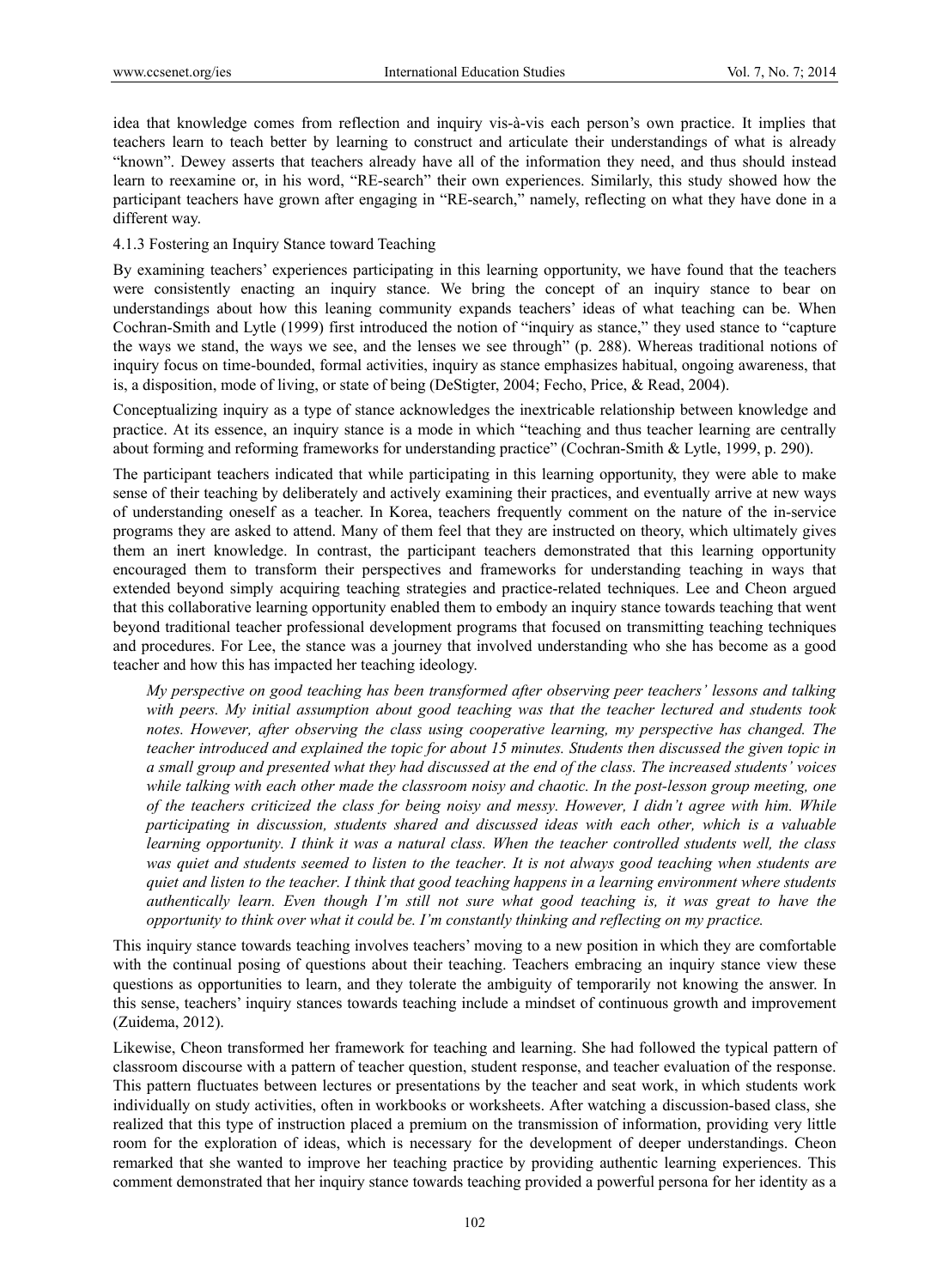## teacher.

The participant teachers emphasized having a sense of the "big picture" of education as a benefit of this collaborative learning community. This sense of the big picture contributed more to their personal growth and resulting classroom changes than simply conducting the external procedures provided for good teaching. While thinking aloud with peers about their teaching practice, the participant teachers encompassed a "way of knowing and being" (Cochran-Smith & Lytle, 2009, p. 113) beyond talking about "simple" stuff and sharing or requesting teaching ideas. For the participant teachers in this study, this collaborative learning community centered on an inquiry stance where teachers constructed "knowledge-of-practice" (Cochran-Smith & Lytle, 1999). They cultivated "knowledge-of-practice" by combining "knowledge-for-practice" gleaned from external educational researchers and "knowledge-in-practice" learned from inside their classrooms.

# *4.2 Obstacles to Collaborative Teacher Learning*

# 4.2.1 Time Constraint

The perceived lack of time was a major constraint to collaborative professional development. All the teachers participating in this learning process made comments about the difficulty in finding time for the sustained conversations about teaching that this project supports. They are swamped with a lot of responsibilities such as administrative duties, attending workshops, and staff meetings. The excessive workload of Korean teachers is well documented (Kim & Cheon, 2011; Park & Lee, 2012). Teachers in Korea are involved in a lot of administrative and clerical work that is not related to teaching. However, collaborative professional development requires teachers' time, energy, and commitment. The participant teachers were able to participate in this learning process by cutting into time needed for other tasks. The learning group in this study met at least every another week for 2 hours, and the participant teachers met after school. Thus, they complained that this learning needed extra effort, and it was difficult to tack it on to the end of the school day.

The dynamics of collaboration involve additional issues of time, such as the obvious challenge of the participant teachers finding a common time to engage in the collaborative process. Collaborative learning times must be long enough to allow the teachers to think aloud, reframe educational issues, and to share their individual knowledge (Hardy, 2010; Pugach & Johnson, 1990). Collaboration over an extended period of time is also needed for colleagues to develop a level of trust enabling them to fully explore their ideas and beliefs about teaching (Emery, 1996). Perseverance and dedication to the philosophy of a reflective practice is demanded of collaborative teachers. Collectively, it is important to support teachers' participation in collaborative teacher learning by allocating separate time for teacher development, finding ways for alleviating administrative work, and giving recognition to teachers' efforts in enhancing the atmosphere of learning.

## 4.2.2 Psychological Barrier

Another roadblock to the collaborative professional development involves personal risk. In Korea, opening one's classroom to peers is still a rather new practice. Korean teachers rarely have the opportunity to observe one another for the purpose of improving classroom practice. They have very little experience engaging in a professional discourse that is public and critical of their work and the work of their colleagues. This means that they are very nervous to open their classrooms to their peers and to be evaluated from peers.

In this study, it was evident that the teachers were nervous about teaching in front of others and participating in the follow-up post-lesson discussions that ensued after this public teaching. The participant teachers commonly admitted that they felt a great deal of pressure because of the peer observation. They believed that they were evaluated on their performance and felt criticized by their peers rather than learning from them. Cheon expressed her anxiety about the fear of making her teaching public by saying, "Before sharing my lesson, I was feeling sick to my stomach." Another participant teacher Jeong also commented about the psychological pressure of opening her classroom to her peers and talking openly about her teaching.

*Other teachers observing and critiquing my lessons worried me. I did not want someone to point out my mistakes, which made me feel vulnerable. Most of the teachers involved felt so nervous before sharing their lesson. To overcome teachers' anxiety and self-consciousness about opening their classrooms to their peers, I think, it is important to build a non-threatening teaching environment. We need to find ways of sharing problems of practice and responding to new demands. Otherwise, we might be defensive and try to justify our teaching when certain aspects of our practice are questioned.* 

In spite of the strong evidence that collaborative professional development is a promising method of teacher development, teachers generally do not welcome it. Little (1982) argues that the interactions that focus on actual classroom performance are potentially the most useful yet also the most demanding because they expose how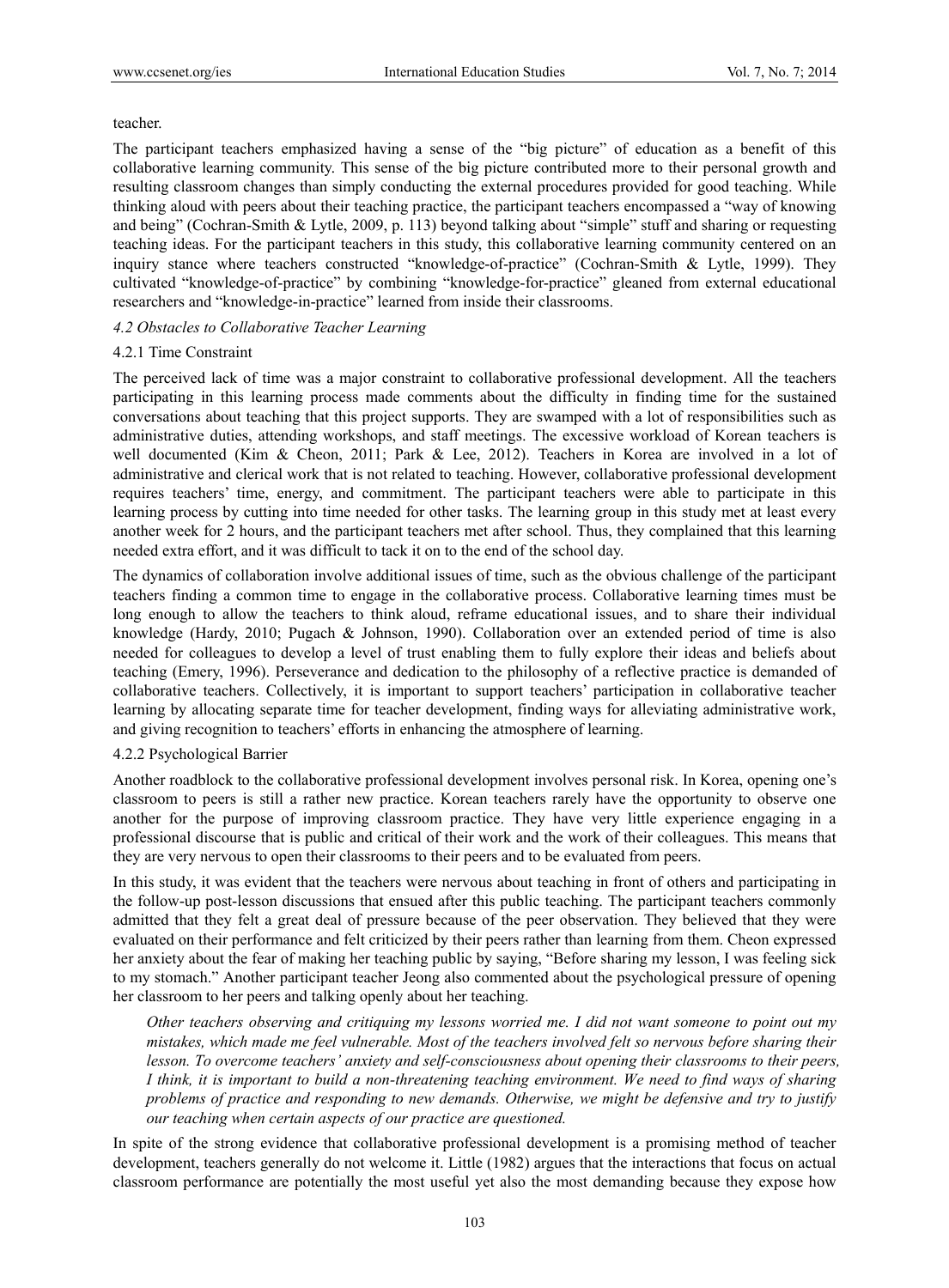one teaches to the scrutiny of peers. These interactions place teachers' self-esteem and professional respect on the line. The resistance to peer sharing and observations makes an awkward and ironic contrast to the recognition that peer sharing and observations are effective forms of teacher development.

Causes for the resistance to peer sharing and observations are numerous. In the case of Korea, the culture of classroom isolation is a primary factor. As mentioned previously, teacher isolation has been the norm in Korea. Seo (2009) has noted that classrooms are usually very isolated places and there is subtle resistance from teachers against having peers in their classroom. Thus, peer sharing and collaborative learning activities, contrived or not, are rarely practiced in Korea. Teaching is often understood as a secluded activity conducted in private spaces. In such a culture, teachers are separated into classes, isolated and insulated from one another's work. The isolation may protect teachers from inspection and intrusion but it also deprives them of the opportunities to learn from and with one another, and to reflect on crucial aspects of teaching. This culture promotes reluctance among teachers to disclose their weaknesses, uncertainties, and frustrations that may be encountered in their teaching practice.

In this sense, Jeong highlighted the importance of finding a way to talk about lessons and critique the lesson, not the teacher, in order to overcome this cultural barrier. The key element in supporting teacher learning and professional development that was often cited by the participant teachers was their trustful relationship. Cheon explicitly stated that the climate of collegiality helped the teachers tackle the psychological pressure. Mutual trust, respect, and support among colleagues could even alleviate the psychological pressure brought on by appraisal. Thus, fostering collegial relationships is important in collaborative teacher learning. Collegial relationships exist when teachers discuss problems and difficulties, share ideas and knowledge, exchange techniques and approaches, observe one another's work, and collaborate on instructional projects (Little, 1982; Rosenholtz, 1989; Smylie, 1988). In schools where collegiality is the norm, these professional, interactive, supportive relationships are accepted, enhanced, and socially encouraged (Little, 1982). Such relationships have a key impact on schools and provide opportunities for teachers to work together on improvement activities.

#### 4.2.3 Lack of Discussion Culture

The participant teachers suggested that providing structure to the post-lesson feedback discussion could help maximize the richness of the discussion. Lee mentioned that, when talking about the observed lesson, the participant teachers tended to focus on irrelevant features, such as the way the person looks, the sound of his voice, and the gestures he uses. Instead of attention to such superficial features of teaching, she wanted more support to direct their attention to salient features and to talk about the details of classroom practice. Jeong also expressed frustration about the lack of analytic discussions about teaching issues and dilemmas that she really wanted to share with her peer teachers, and stated that she was not getting as much out of her participation in this learning process as what she anticipated. Similarly, Cheon indicated the challenges of teacher professional development in her following reflection:

*Discussions revolved around praising the teacher being observed. Comments often began, "I really liked the way you teach"… Most comments and feedback mainly remained an appraisal activity. The discussion was also limited to questioning techniques, order of activities, clarity of explanations, and so on. I expected a deeper, more insightful discussion about the lesson itself. Yet, we didn't get into engaging in a professional dialogue about teaching issues and challenging problems. … To make teachers' professional development successful and a pleasant experience for teachers, I think, it should be a place where participant teachers share each other's dilemmas and issues they have encountered in their teaching practice, beyond an appraisal activity.* 

When Cheon opened her lesson to others, she clearly wanted her peer teachers to take a critical look at what she was doing in the classroom and have more critical feedback on her teaching. She professed that she did not feel that her participation in this collaborative learning project had any significant impact on her classroom practice; although, she does feel some sort of responsibility to continue to be involved.

These remarks from the participant teachers reveal that what is most difficult about the collaborative learning process is for teachers to move beyond simply looking at the teaching practice to actually seeing what is of value in this teaching and analyzing it carefully. This obstacle may be related to Korean teachers' bureaucratic working ethos that has taught teachers to be compliant and rule-governed, and not to ask questions, seek alternatives, or deal with competing values on their own (Kim, 2003). In this culture, Korean teachers are supposed to follow orders from those at the top and render them devoid of any analysis of education itself. They have remained locked in their own unquestioned and unquestioning value systems behind the closed doors of the classroom. Korean teachers are unfamiliar with expressing their own doubts and concerns related to their teaching practice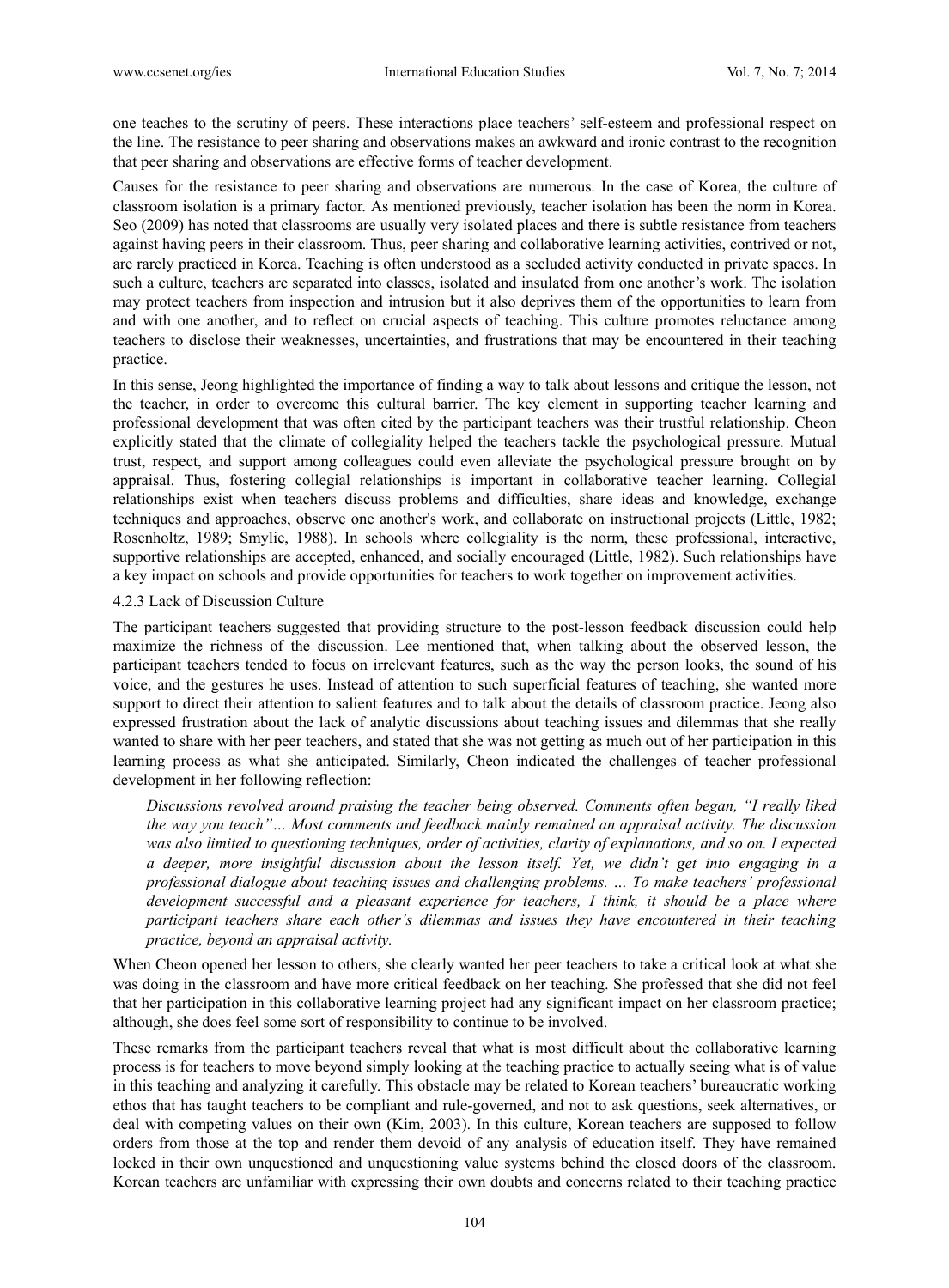and working together to improve it. The bureaucracy discourages Korean teachers from seeking and giving advice among themselves and leads them to shy away from colleagues' judgment and criticism.

Given this atmosphere, there is rarely a culture in schools that promotes professional talk about work and its improvement. Advice-giving, technique-trading, and materials-sharing have formed the bulk of professional activity concerned with immediate, short-term, and practical issues to the exclusion of inquiry into the principles of teaching or ethics. Here, the major elements of the prevailing norms of bureaucracy are left intact, and systematic reflective practice is not embraced. The success of professional development within this context will depend on transforming the existing managerial climate to a more collaborative culture in which failure, mistakes, and uncertainty in work are not protected and defended but are openly shared, discussed, and examined in order to provide support and help (Dudley, 2013; Fullan & Hargreaves, 1991).

## **5. Conclusion**

The participant teachers tended to agree that their experiences with this learning process had effectively enhanced their teaching quality, mutual communication, and rich understanding of their teaching practice. This learning opportunity enabled them to create a free discussion of ideas, to challenge others' and their own way of thinking, to create a culture of peer learning, and to embody an inquiry stance toward teaching. When asked whether they are still willing to support their schools in the development of this learning opportunity even when they considered the time they had invested, the psychological pressure and pitfalls they had felt, and the lack of authentic discussion, their answers were mostly positive.

Clearly, to make this teacher learning program a successful and pleasant experience for teachers, it has to be clear to teachers that the aim of classroom observation is not to assess their performance in a particular lesson. In Korea, the practice of classroom observation is still a rather new practice. Participant teachers need to develop the mindset that constructive criticism is a welcome method to improve their teaching, and provide appropriate feedback about observed lessons. If Korean practitioners are clear about these points, teachers may be less nervous about opening their classes for their peers. In terms of time constraints, school administrators need to support participant teachers by providing teacher development time and obtaining substitute coverage. Finally, we suggest continued research on teacher learning that can help specify productive ways of developing teacher learning programs for their professional growth. This research will provide us with a better understanding of what is required for teachers to adopt the position of reflective practitioners with inquiry stances toward teaching.

Finally, we recommend taking more cases for further research. The obvious strength of this study is that it helps us to understand the various aspect of the particular situation being studied, yet it still has a limitation that the data collected cannot necessarily be generalized to the wider population. It is a well known fact that each person has a different outlook towards various events thus result into different outlook for the same problem and finds different solutions. Thus, it would be valuable to compare different cases and different perspectives for the same issues raised in this study in the future studies.

## **Acknowledgments**

This work was supported by the National Research Foundation of Korea Grant funded by the Korean Government (NRF-2013S1A3A2042899).

#### **References**

- Ball, D., & Cohen, D. (1999). Developing practice, developing practitioners: Towards a practice-based theory of professional education. In L. Darling-Hammond, & G. Sykes (Eds.), *Teaching as the learning profession: Handbook on policy and practice* (pp. 3-32). San Francisco, CA: Jossey-Bass.
- Baumfield, V., & Butterworth, M. (2005). Developing and sustaining professional dialogue about teaching and learning in schools. *Journal of In-Service Education, 31*(2), 297-311. http://dx.doi.org/10.1080/13674580500200361
- Bogdan, R., & Biklen, S. (2003). *Qualitative research for education: An introduction to theories and methods*  (4th ed.). Boston: Allyn & Bacon.
- Borko, H. (2004). Professional development and teacher learning: Mapping the terrain. *Educational Researcher, 33*(8), 3-15. http://dx.doi.org/10.3102/0013189X033008003
- Brown, J., & Duguid, P. (1998). Organizing knowledge. *California Management Review, 40*(3), 90-111. http://dx.doi.org/10.2307/41165945
- Butler, D., & Schnellert, L. (2008). Bridging the research-to-practice divide: Improving outcomes for students.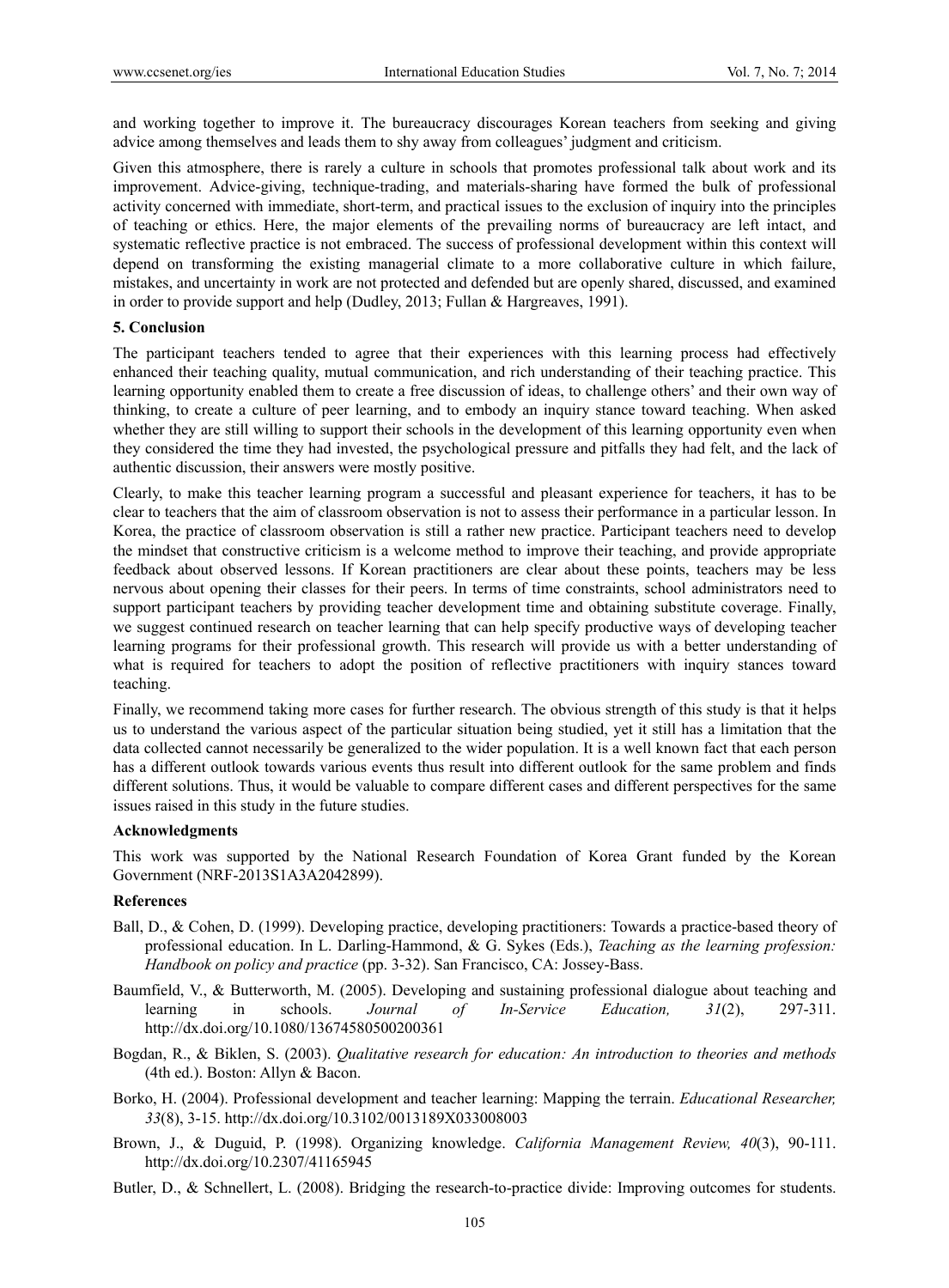*Education Canada, 48*(5), 36-40. Retrieved from http://www.cea-ace.ca/sites/cea-ace.ca/files/EdCan-2008-v48-n5-Butler.pdf

- Campbell, A., McNamara, O., & Gilroy, P. (2004). *Practitioner research and professional development in education*. London: Paul Chapman Publications.
- Cho, D. (1999). A study on "linker" and "change agent" in implementing the Korean national curriculum. *The Journal of Curriculum Studies, 17*(2), 191-207.
- Cochran-Smith, M., & Lytle, S. (1993). Research on teaching and teacher research: The issues that divide. *Educational Researcher, 19*(2), 2-11. http://dx.doi.org/10.3102/0013189X019002002
- Cochran-Smith, M., & Lytle, S. (1999). The teacher research movement: A decade later. *Educational Researcher, 28*(7), 15-25. http://dx.doi.org /10.3102/0013189X028007015
- Cochran-Smith, M., & Lytle, S. (2009). *Inquiry as stance: Practitioner research in the next generation*. New York: Teachers College Press.
- Cohen, D., & Hill, H. (2000). Instructional policy and classroom performance: The mathematics reform in California. *Teachers College Record, 102*(2), 296-345. http://dx.doi.org/10.1111/0161-4681.00057
- Cowley, K., & Meehan, L. (2001). *Assessing teacher efficacy and professional learning community in 19 elementary and high schools*. Paper presented at the Annual Meeting of the CREAT National Evaluation Institute, Wilmington, NC.
- Destigter, T. (2004). Inquiry as a mode of living: A teacher's transaction with John Dewey. *English Education,*  **36(4), 318-323.** Retrieved from http://search.proquest.com/docview/214375677/fulltextPDF/70F757527CCB4F4DPQ/6?accountid=6802
- Dewey, J. (1938). *Experience and education*. New York: Macmillan.
- Dudley, P. (2013). Teacher learning in lesson study: What interaction-level discourse analysis revealed about how teachers utilised imagination, tacit knowledge of teaching and fresh evidence of pupils learning, to develop practice knowledge and so enhance their pupils' learning. *Teaching and Teacher Education, 34*(6), 107-121. http://dx.doi.org/10.1016/j.tate.2013.04.006
- Emery, W. (1996). Teachers' critical reflection through expert talk. *Journal of Teacher Education, 47*(2), 110-119. http://dx.doi.org/10.1177/0022487196047002004
- Erickson, G., Brandes, G., Mitchell, I., & Mitchell, J. (2005). Collaborative teacher learning: Findings from two professional development projects. *Teaching and Teacher Education, 21*(7), 787-798. http://dx.doi.org/10.1016/j.tate.2005.05.018
- Fahey, L., & Prusak, L. (1998). The eleven deadliest sins of knowledge management. *California Management Review, 40*(3), 265-276. http://dx.doi.org/10.2307/41165954
- Fecho, B., Price, K., & Read, C. (2004). From Tununak to Beaufort: Taking a critical inquiry stance as a first year teacher. *English Education, 36*(4), 263-288. Retrieved from http://search.proquest.com/docview/214375625/fulltextPDF/621BC399B87C45C3PQ/4?accountid=6802
- Fullan, M. (2000). The return of large-scale reform. *Journal of Educational Change, 1*(1), 5-27. http://dx.doi.org/10.1023/A:1010068703786
- Fullan, M. (2001). *Leading in a culture of change*. San Francisco, CA: Jossey-Bass.
- Fullan, M., & Hargreaves, A. (1991). *What's worth fighting for? Working together for your School*. Andover, MA: The Regional Laboratory for Educational Improvement of the Northeast and Islands. Retrieved from http://files.eric.ed.gov/fulltext/ED342128.pdf
- Fullan, M., & Miles, M. (1992). Getting reform right: What works and what doesn't. *Phi Delta Kappan, 73*(10), 744-752. Retrieved from http://search.proquest.com/docview/218481450/fulltext/CA9CC022235B4776PQ/8?accountid=6802
- Garet, M. (2001). What makes professional development effective? Results from a national sample of teachers. *American Educational Research Journal, 38*(4), 915-945. http://dx.doi.org/10.1080/17508480903450232
- Hardy, I. (2010). Critiquing teacher professional development: Teacher learning within the field of teachers' work. *Critical Studies in Education, 51*(1), 71-84. http://dx.doi.org/10.1080/17508480903450232
- Hiebert, J., Gallimore, R., & Stigler, J. (2002). A knowledge base for the teaching profession: What would it look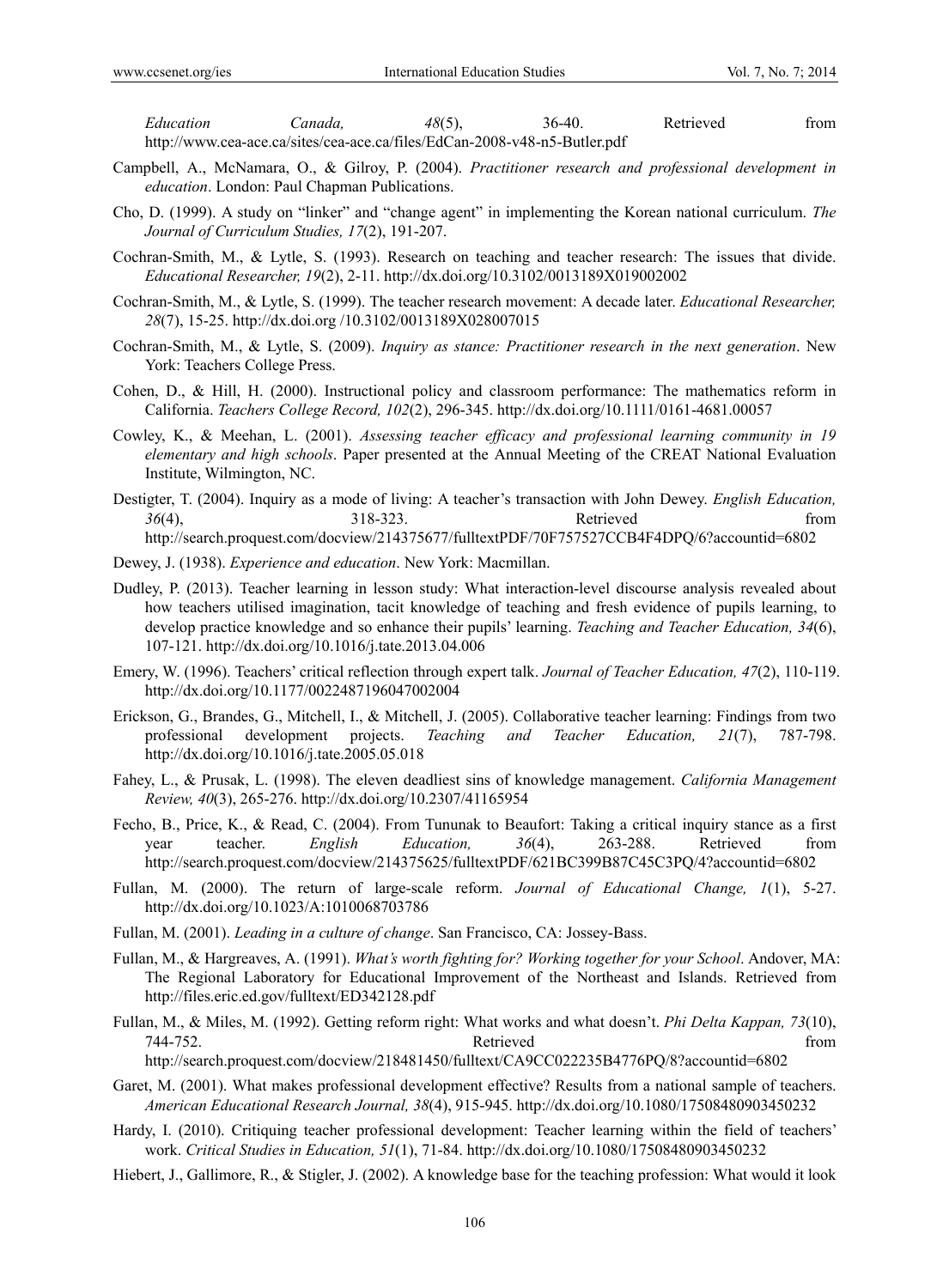like and how can we get one? *Educational Researcher, 31*(5), 3-15. http://dx.doi.org/10.3102/0013189X031005003

- Hobson, D. (2001). Action and reflection: Narrative and journaling in teacher research. In G. Burnaford, J. Fischer, & D. Hobson (Eds.), *Teachers doing research: The power of action through inquiry* (pp. 7-28). Mahwah: Erlbaum.
- Hord, S. (1997). *Professional learning communities: Communities of continuous inquiry and improvement*. Austin, TA: Southwest Educational Development Laboratory. Retrieved from https://connect2mathconnect2science.pbworks.com/f/Hord\_PLCs.pdf
- Horn, I., & Little, J. (2010). Attending to problems of practice: Routines and resources for professional learning in teachers' workplace interactions. *American Educational Research Journal, 47*(1), 181-217. http://dx.doi.org/10.3102/0002831209345158
- Hourcade, J., & Bauwens, J. (2002). *Cooperative teaching: Rebuilding and sharing the schoolhouse*. Austin, TX: PRO-ED.
- Kazemi, E., & Hubbard, A. (2008). New directions for the design of professional development: Attending to the coevolution of teachers' participation across contexts. *Journal of Teacher Education, 59*(5), 428-441. http://dx.doi.org/10.1177/0022487108324330
- Kennedy, M. (1998). *Form and substance in inservice teacher education*. Madison, WI: National Institute for Science Educaiton. Retrieved from http://files.eric.ed.gov/fulltext/ED472719.pdf
- Kim, B. (2003). A qualitative case study on the middle school teachers' cultures of the teaching profession. *The Journal of Educational Administration, 21*(1), 1-27.
- Kim, H. (2007). Assessment of elementary teachers for an in-service, practical arts education program. *Journal of Korean Practical Arts Education, 20*(2), 133-153.
- Kim, S., & Cheon, S. (2011). An analysis of the work time of secondary school teacher for the NEIS academic affairs. *The Journal of Korean Teacher Education, 28*(3), 127-152.
- Lave, J., & Wenger, E. (1991). *Situated learning: Legitimate peripheral participation*. Cambridge: University of Cambridge Press. http://dx.doi.org/10.1017/CBO9780511815355
- Lincoln, Y. S., & Guba, E. G. (1985). *Naturalistic inquiry*. Beverly Hills, CA: Sage.
- Little, J. (1982). Norms of collegiality and experimentation: Workplace conditions of school success. *American Educational Research Journal, 19*(3), 325-340. http://dx.doi.org/10.3102/00028312019003325
- Louis, K., Kruse, S., & Bryk, A. (1995). Professionalism and community: What is it and why is it important in urban schools? In K. Louis, & S. Kruse (Eds.), *Professionalism and community: Perspective on reforming urban schools* (pp. 3-22). Thousand Oaks, CA: Sage Publications.
- McLaughlin, M., & Talbert, J. (2006). *Building school-based teacher learning communities: Professional strategies to improve student achievement*. New York: Teachers College Press.
- Merriam, S. (1998). *Qualitative research and case study applications in education*. San Francisco, CA: Jossey-Bass.
- Miles, M., & Huberman, A. (1994). *Data management and analysis methods*. Thousand Oaks, CA: Sage Publications.
- Mitchell, I. (2000). *Moving from professional talk to teacher research*. Paper presented at the Annual Meeting of the American Education Research Association, New Orleans. Retrieved from http://resources.educ.queensu.ca/ar/aera2000/mitchell.pdf
- Newman, F., & Wehlage, G. (1995). *Successful school restructuring: A report to the public and educators by the center on organization and restructuring schools*. Madison, WI: Wisconsin Center for Education Research. Retrieved that the contract of the contract of the contract of the contract of the contract of the contract of the contract of the contract of the contract of the contract of the contract of the contract of the contract of http://assets00.grou.ps/0F2E3C/wysiwyg\_files/FilesModule/s2624971assignment2/20101024042032-llqlsoj

utnnvvasqs/teaching.pdf

- Opfer, V. D., & Pedder, D. (2010). Benefits, status and effectiveness of continuous professional development for teachers in England. *The Curriculum Journal, 21*(4), 413-431. http://dx.doi.org/10.1080/09585176.2010.529651
- Park, S., & Lee, S. (2012). A qualitative study of the burden of teachers in administrative affairs and policy